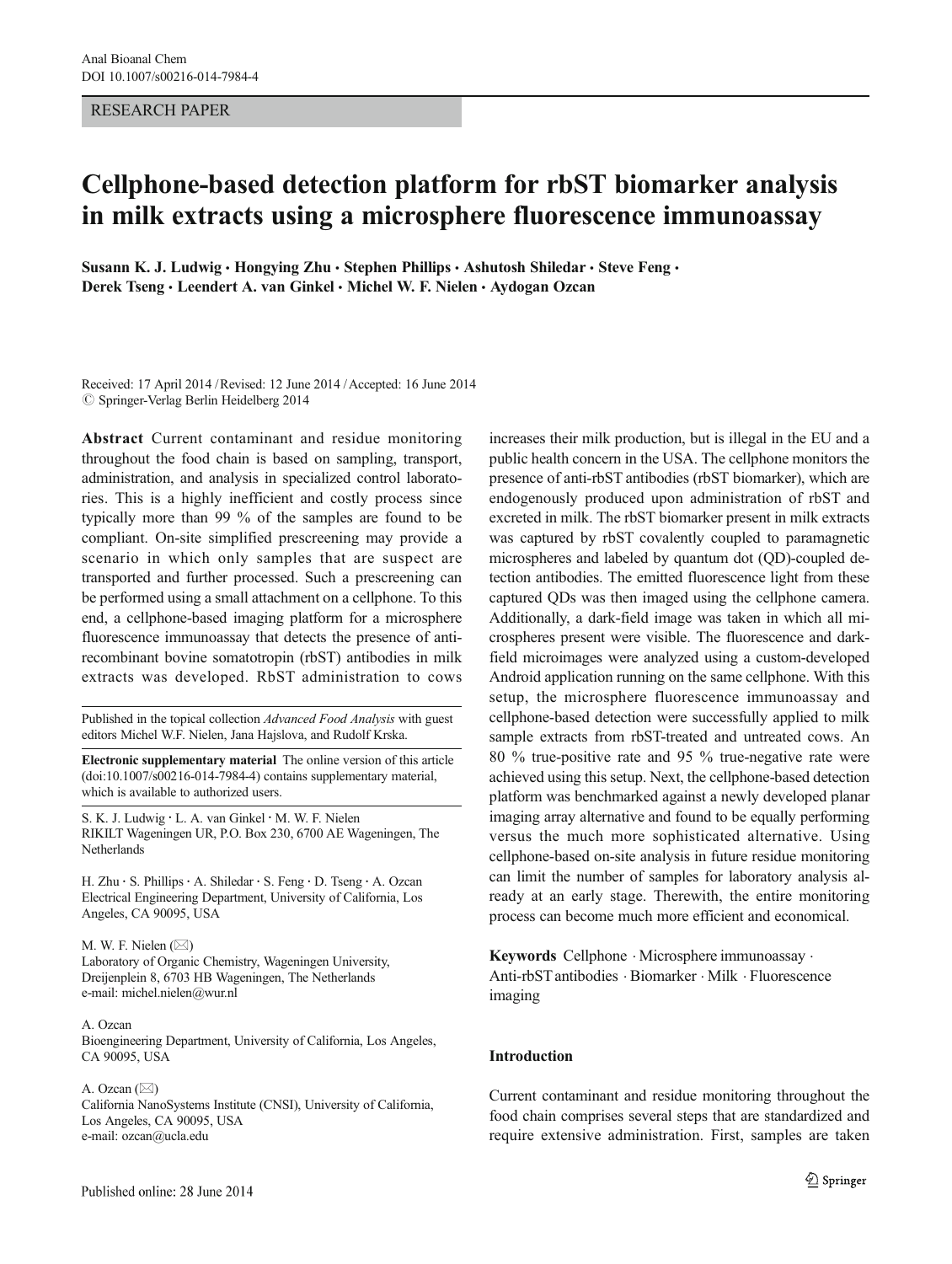either at the farm, in the food industry, in retail, or even at the consumer's home. Samples are then transported to specialized control laboratories, where they are registered and stored. Thereafter, depending on the residue to be monitored, all samples are subject to an initial screening procedure, which identifies suspicious samples in a high-throughput manner. Any identified suspicious sample undergoes the subsequent confirmation procedure, in which the residue is unequivocally identified and, if necessary, quantified [\[1](#page-9-0)]. Throughout the entire residue monitoring process, the number of transported, analyzed, and administrated samples is enormous, since only after screening at a specialized laboratory they become narrowed down to the actual suspicious ones (Electronic Supplementary Material Fig. S1). This process is very inefficient and costly since typically more than 99 % of the samples are found to be compliant.

For future contaminant and residue monitoring, we propose a slightly different approach: the introduction of a simplified on-site prescreening step that limits the number of samples for the following steps already at a very early stage (ESM Fig. S1). Then, only the suspicious samples will be transported, administrated, and further analyzed in specialized control laboratories. Furthermore, the screening procedure in the specialized laboratory would only remain optional. This proposed approach is much more efficient in terms of transportation, administration, and use of equipment in highly specialized laboratories. For the proposed on-site prescreening procedure, a small attachment on a cellphone may be used and the administrative data together with the results can be transmitted wireless to a food quality and safety officer.

As a first step on the road toward future cellphone-based food analysis, we modified a cellphone attachment, originally designed for cell analysis [\[2](#page-9-0)–[5\]](#page-9-0). For our attachment design, a dual imaging approach is followed. In this approach, two different light sources are used, viz. white light-emitting diodes (LEDs) for dark-field imaging and ultraviolet (UV) LEDs for fluorescence imaging. This newly developed cellphone attachment was applied as a detection platform for a microsphere fluorescence immunoassay using the analysis of recombinant bovine somatotropin (rbST) biomarker in milk extracts as a showcase. RbST is a proteohormone and increases milk production in dairy cows by 10–20 % [[6](#page-9-0)]. While rbST use is approved by the Food and Drug Administration in the USA, it is banned in the European Union [\[7\]](#page-9-0). To implement European regulations and have accurate "rbST-free" labeling of milk in, for example, the USA, field monitoring of rbST use and abuse is necessary and would be greatly facilitated by the use of cellphone-assisted rapid screening assays even at farm settings. To screen for rbST, rbSTdependent protein biomarkers can be measured [\[8\]](#page-9-0). Protein biomarkers include antibodies, which are endogenously produced by the cow upon treatment with rbST. These anti-rbST antibodies are present not only in serum but also in milk [[9\]](#page-9-0).

Previously, a microsphere-based flow cytometric immunoassay (FCIA) method for the detection of anti-rbST antibody (rbST biomarker) in milk was developed [[9](#page-9-0)]. In this previous method, rbST is covalently coupled to microspheres. After incubating the microspheres with a milk sample extract from an rbST-treated cow, the biomarker binds to the rbST on the surface of the microspheres. The presence of the rbST biomarker can then be detected by a fluorescently labeled antibovine-IgG detection antibody. Finally, the fluorescence on the microspheres is measured using a flow cytometer (used as a reference method in this paper) [[9](#page-9-0)]. In the present work, we redesigned that rbST biomarker assay and combined it with a cellphone-based detection by imaging the total fluorescence on a number of microspheres. Cellphone-based devices for bioanalysis have been recently reviewed by Vashist et al. [[10\]](#page-9-0). However, our approach combines for the first time a microsphere immunoassay for real-life samples with a cellphonebased readout platform. To this end, a low-cost optomechanical cellphone attachment was designed, which uses UV LEDs to excite fluorescent quantum dot (QD)-labeled anti-bovine-IgG detection antibodies and white LEDs for dark-field imaging of all microspheres present in the sample. An optical filter and an external lens in this attachment were used to image the emitted light onto the cellphone camera. A custom-developed Android application, which we term as "GotMilk," enabled image analysis to be performed on the same cellphone to obtain immediate results.

The developed cellphone detection platform was benchmarked against a newly developed transportable planar imaging array version of the original FCIA approach. The results of this comparison revealed that our cellphone-based approach could detect milk extracts from rbST-treated cows equally well. We believe that the cost-effective and fieldportable design of our detection platform provides a good match for field testing of milk samples even in farm conditions and permits remote reporting and analysis of the acquired test results.

### Materials and methods

## Chemicals and instruments

Monsanto rbST standard was obtained from the National Hormone & Peptide Program of Dr. Parlow (Torrance, CA, USA). Posilac 500-mg single-dose syringes and syringes with only the slow-release formula were purchased from Monsanto Company (St Louis, MO, USA) and Ely Lilly and Company (Indianapolis, IN, USA). Sodium chloride (NaCl), monosodium phosphate monohydrate (NaH<sub>2</sub>PO<sub>4</sub>xH<sub>2</sub>O), potassium dihydrogen phosphate  $(KH_2PO_4)$ , Tween-20, sodium azide  $(NaN<sub>3</sub>)$ , and glass microscope cover slides (rectangular  $24 \times 32$  mm, thickness 1; round  $\varnothing$ 10 mm, thickness 1) were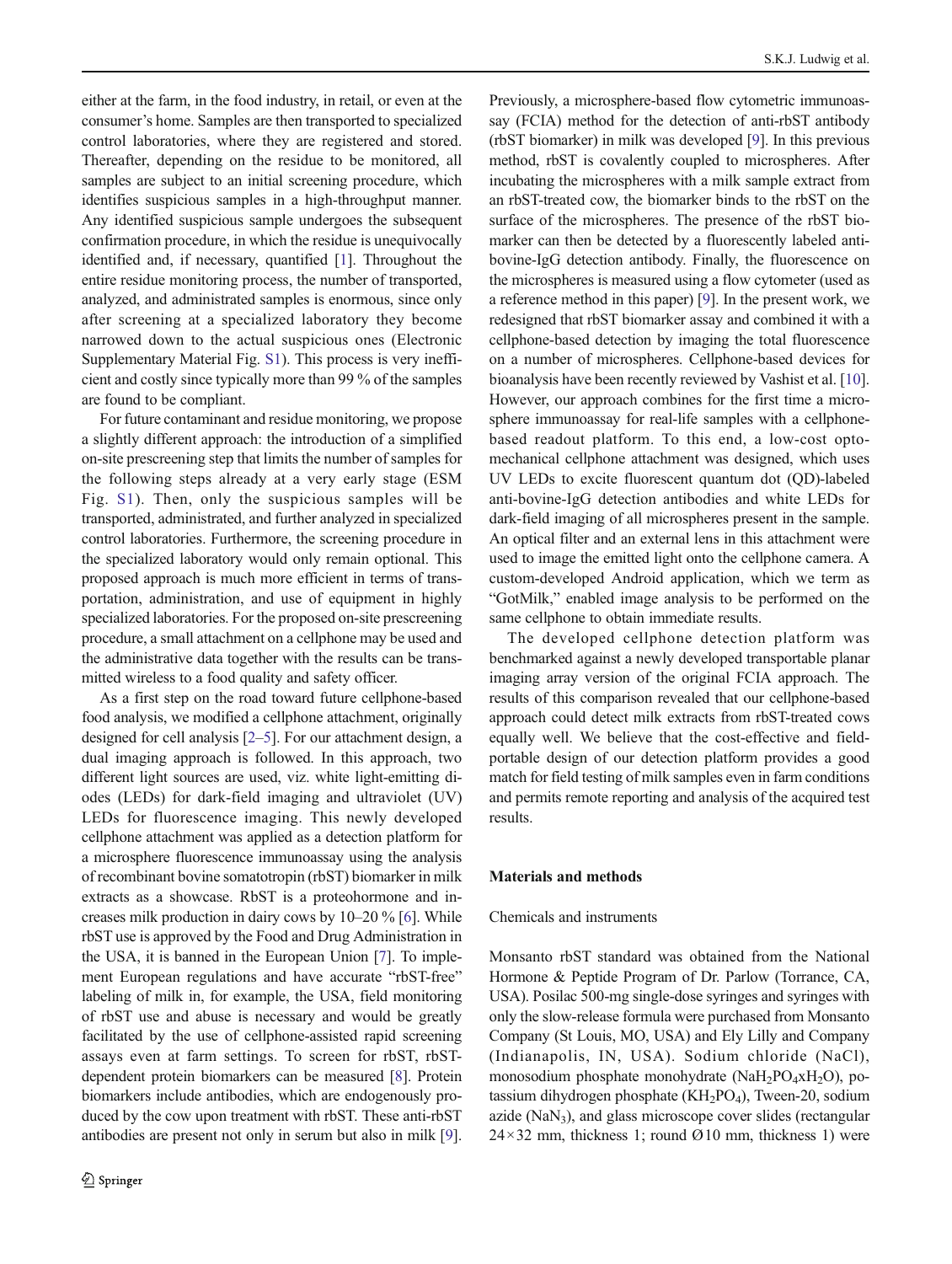<span id="page-2-0"></span>obtained from VWR International (Amsterdam, The Netherlands) and off-the-shelf transparent nail polish was from Herome Cosmetics B.V. (Almere, The Netherlands). Sodium hydroxide (NaOH), disodium hydrogen phosphate dihydrate  $(Na_2HPO_4x2 H_2O)$ , and hydrochloric acid (HCl) were purchased from Merck (Darmstadt, Germany). Sodium dodecyl sulfate (SDS) was obtained from Serva (Heidelberg, Germany), and sulfo-N-Hydroxysuccinimide (Sulfo-NHS) from Fluka (Buchs, Switzerland). N-(3-Dimethylaminopropyl)-N′ ethylcarbodiimide hydrochloride (EDC), 2-(Nmorpholino)ethanesulfonic acid (MES hydrate), and bovine serum albumin (BSA) were purchased at Sigma-Aldrich (St. Louis, MO, USA). MagPlex™ microspheres (set 064) and the MagPix™ planar imaging array platform were from Luminex (Austin, TX, USA). Carboxylated paramagnetic polystyrene microspheres (diameter 8–9.9 μm) were obtained from Microspheres-Nanospheres (Cold Spring, NY, USA), and Rphycoerythrin (PE)-coupled goat anti-bovine immunoglobulins and biotinylated goat anti-bovine immunoglobulins were both from Santa Cruz Biotechnology, Inc. (Santa Cruz, CA, USA). Protein LoBind Tubes and 1.5-mL reaction tubes were from Eppendorf (Hamburg, Germany). Streptavidin-coupled quantum dots (QD; semiconductor CdSe crystal core coated with a semiconductor ZnS shell, a polymer coating, and streptavidin protein; total size 15–20 nm; emission at 625 nm) were from Life Technologies (Grand Island, NY, USA) and MultiScreen HTS filter plates were purchased from Millipore (Billerica, MA, USA). The 96-well plates were from Greiner Bio-One B.V. (Alphen aan de Rijn, The Netherlands), the magnetic separator was from Dexter Magnetic Technologies, Inc. (Elk Grove Village, IL, USA), and the orbital shaker was obtained from Salm en Kipp B.V. (Breukelen, The Netherlands). White light-emitting diodes (3 mm) were from Conrad Electronic Benelux BV (Oldenzaal, The Netherlands), and the Samsung Galaxy SII was obtained from Amazon.com, Inc. (Seattle, WA, USA). Ultrabright ultraviolet (380 nm) 5 mm LEDs were bought from Parts Express (Springboro, OH, USA), and 610-nm long pass filter (25 mm diameter) and aspherical lens (focal length 8 mm) were obtained from Thorlabs (Newton, NJ, USA). The battery compartment was obtained from DigiKey (Thief River Falls, MN, USA), and the 3D printer model Dimension Elite was from Stratasys (Eden Prairie, MN, USA).

#### Sample material

Milk samples from two Bos taurus animal experiments were used, which had been analyzed previously with the FCIA method [\[9\]](#page-9-0). The following milk sampling time points were used in the present study: 1 week before the rbST or placebo treatment and 36 and 58 days after the start of the treatment. Twenty milk samples from untreated animals were randomly selected, and 20 milk samples from rbST-treated cows with known rbST antibody responses were tested.

#### Buffers and solutions

Buffers and solutions used were as follows: phosphatebuffered saline (PBS; 154 mM NaCl, 5.39 mM Na<sub>2</sub>HPO<sub>4</sub>, 1.29 mM KH<sub>2</sub>PO<sub>4</sub>, pH 7.4), PBST (PBS, 0.05 % $v/v$  Tween-20), activation buffer (100 mM  $\text{NaH}_2\text{PO}_4$ , pH 6.2), MES buffer (50 mM, pH 5), blocking buffer (PBS, 0.1  $\%w/v$ BSA, 0.02 % $v/v$  Tween-20, 0.05 % $w/v$  NaN<sub>3</sub>), and sample diluent (PBST, 0.1 %w/v BSA, 0.008 %w/v SDS).

#### Microsphere preparation

RbST was covalently coupled to carboxylated noncolored magnetic polystyrene microspheres for the cellphone platform using the two-step carbodiimide reaction as described previously [[11](#page-9-0)]. All protocol steps were done in Protein LoBind Tubes to avoid protein loss. Briefly, 200 μL of microsphere suspension was used, and microspheres were washed in deionized water, activated with 10 μL of 50 mg mL<sup>-1</sup> Sulfo-NHS in dH<sub>2</sub>O, 10 µL of 50 mg mL<sup>-1</sup> EDC in dH<sub>2</sub>O, and 80 μL of activation buffer for 18 min, washed twice in 500 μL of MES buffer, covalently coupled with 0.1 mg mL−<sup>1</sup> rbST in 500 μL of MES buffer for 2 h, blocked in 500 μL blocking buffer for 30 min, washed in 500 μL blocking buffer twice and stored in the dark in 500 μL blocking buffer until further use at 2–8 °C. The same protocol was followed for coupling rbST to color-encoded MagPlex microspheres (microsphere set number 064) for the planar imaging array platform.

#### Preparation of milk extracts

Before conducting the assay protocol, milk samples must be extracted to lower nonspecific binding to the microspheres. The extraction procedure is summarized in Fig. S2 of the Electronic Supplementary Material. Note that the development of a simplified on-site extraction method was not the objective of the present study yet. Therefore, filtration for removal of fat micelles was simply done by centrifugation at 3,000g for 5 min using 96-well filter bottom plates of 2-μm pore size.

#### Cellphone-based detection platform

#### Opto-mechanical attachment design

The cellphone attachment was designed specifically for an Android-based Samsung Galaxy SII cellphone and based on the model of the previously described fluorescence microscopy cellphone platform  $[2-5]$  $[2-5]$  $[2-5]$  $[2-5]$ . In the presented attachment here, however, two different light sources were incorporated for the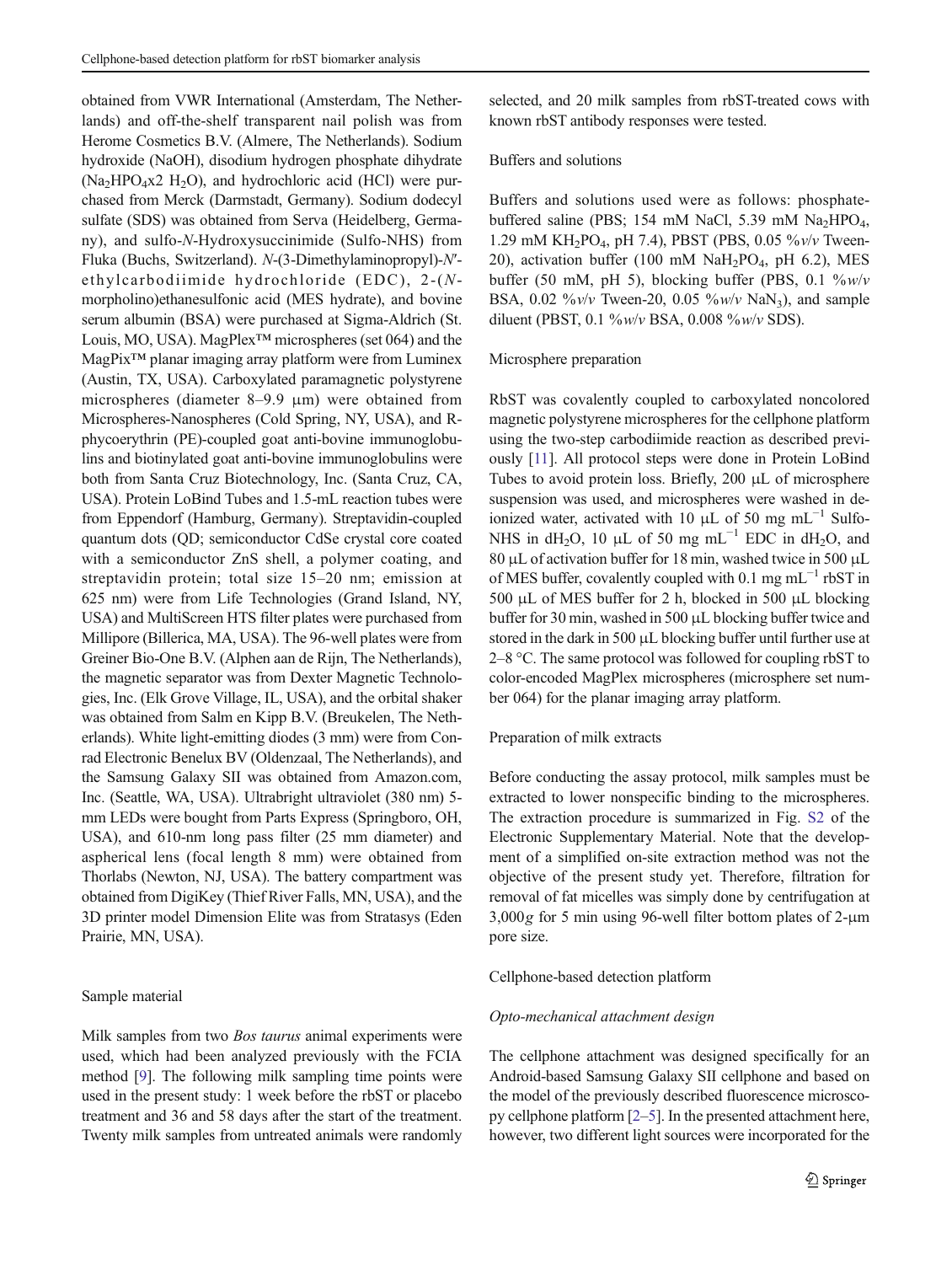<span id="page-3-0"></span>dual imaging approach, viz. dark-field and fluorescence imaging. Similar attachments can also be created for other smartphones. This cellphone attachment module (overall dimensions  $88 \times 73 \times 31.25$  mm) consisted of several parts (Fig. 1a–c):

- a cellphone holder to align all optical parts with the camera
- a sample tray to position the cover slides, having the microsphere suspension sandwiched in between
- twelve excitation light-emitting diodes (wavelength 380 nm) for exciting the QDs for fluorescence imaging. These LEDs were arranged on three of the four sides of the sample tray perpendicular to the glass cover slides, so that the glass slides could serve as planar waveguides for the excitation light
- two white light LEDs for dark-field imaging
- an optical filter (long pass 610 nm, 25 mm diameter) was placed in the sample tray for filtering the scattered excitation light
- an aspherical lens that provides  $\times$ 2 demagnification of the microspheres and an increase of the imaging field of view
- a battery compartment
- a mechanical lid to protect fluorescence measurements from ambient light.

The mechanical components of this attachment unit were made from thermoplastic using a 3D printer. The entire attachment was aligned with the cellphone in such a way that the center of the cellphone camera lens was in line with the center of the attachment's external lens. The costs of such an attachment are typically a few dollars only [[3,](#page-9-0) [5\]](#page-9-0).

# Cellphone-based assay procedures

The cellphone-based assay procedures utilize the specific binding of the cows' endogenous rbST biomarker to rbSTcoupled magnetic microspheres. After a washing step, a QDlabeled anti-bovine antibody is used to detect the presence of the rbST biomarker (Fig. [2a](#page-4-0)).

Following milk extraction, the immunoassay procedure is performed in transparent 96-well plates (ESM Fig. S2). For all dilutions and washing steps, PBST was used, and the procedure was performed at room temperature. While the FCIA reference method used R-PE as a fluorescence label, 625-nm emitting QDs were used for the cellphone-based detection because their excitation and emission spectra allow the use of a standard long pass filter (Fig. 1d) and QDs do not show photo-bleaching effects. The prepared sandwiched glass slides were slid into the cellphone attachment and a dark-field image was taken by using the white LEDs (Fig. [2b](#page-4-0)) and the internal



Fig. 1 Schematic overview  $(a, c)$  and a picture (b) of the cellphone attachment for the detection of rbST biomarker in milk extracts. Excitation (dotted lines) and emission (solid lines) spectra (d) of R-phycoerythrin (R-PE, green) and 625-nm emitting quantum dots (QD, red)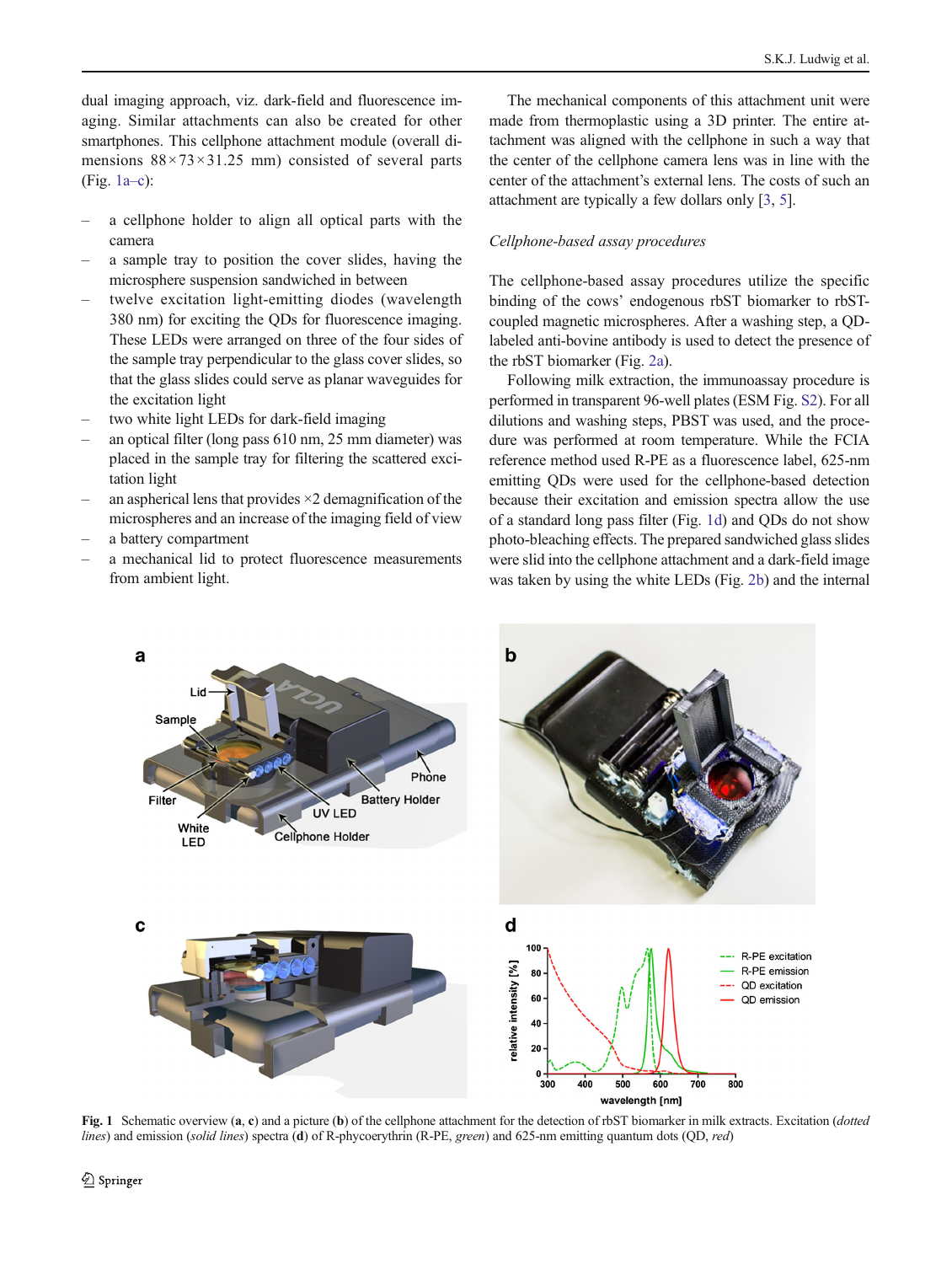<span id="page-4-0"></span>

Fig. 2 a Assay principle for rbST biomarker detection, b detection setup for the cellphone-based platform, and c detection setup of the planar imaging array platform

camera of the cellphone operated in the "night mode" for increased sensitivity. Thereafter, the white LEDs were switched off and the UV LEDs were switched on (Fig. 2b) for taking a fluorescence image with the same settings on the cellphone. The acquired fluorescence images were analyzed by using a custom-designed Android application, termed GotMilk. Using this smart application, it is possible to analyze images located at the internal memory of the cellphone or to capture images with the camera and analyze them immediately. After a region of interest was selected (unless otherwise specified, by default the center region of the image was analyzed), total microsphere count, average fluorescence intensity, and its standard deviation were given as the result of the measurement (ESM Fig. S3). This analysis procedure was possible for both fluorescence images and dark-field images; in the latter, the number of total microspheres was counted, which was used for normalization in the fluorescence image analysis.

## Planar imaging array detection platform

The FCIA reference method described by Ludwig et al. [\[9\]](#page-9-0) was slightly modified in a way that for all tested platforms in this work, the same sample extraction procedure could be applied (ESM Fig. S2). Next, the assay principle of the FCIA reference method was transferred to a newly developed transportable planar imaging array. For this, color-encoded MagPlex microspheres (microsphere set number 064) were coupled with rbST as described in the "[Microsphere](#page-2-0) [preparation](#page-2-0)" section, milk samples were extracted as detailed in the "[Preparation of milk extracts](#page-2-0)" section, and the samples were prepared following the procedures shown in ESM Fig. S2. Since color-encoded microspheres and the photolabile fluorophore R-PE were used for this platform, all the assay procedures were performed in the dark. The readily prepared microspheres in the 96-well plate were put into the planar imaging array instrument for detection (Fig. 2c). The color code of the microspheres was identified after excitation with a red LED (621 nm), and the signal was detected with a CCD camera and two optical filters. The amount of fluorescence (i.e., the signal) for each microsphere was quantified after excitation with a green LED (511 nm) and detected with the CCD camera and an optical filter (590 nm). The quantified fluorescence signal was reported as the median fluorescence intensity (MFI) of the particles.

#### Validation

For the detection of the biomarker anti-rbST antibodies, no conventional in-house validation is possible. Anti-rbST antibodies are endogenously produced by the cow upon rbST treatment. No protein standard is available for this biomarker, and therefore, no calibration curve, limit of detection, and limit of quantification can be determined. Alternatively, the different detection methods are validated by analyzing 20 milk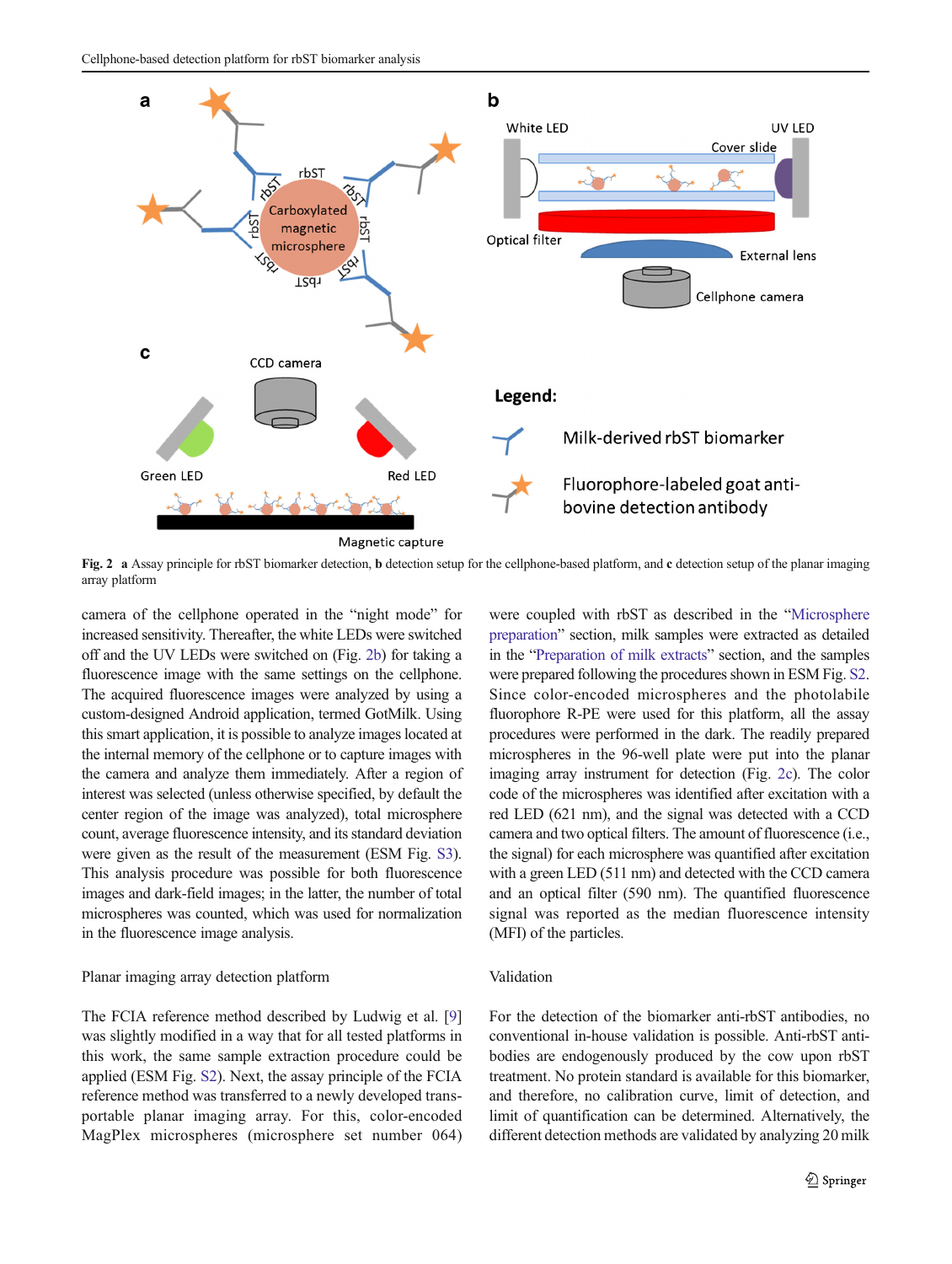<span id="page-5-0"></span>sample extracts from rbST-treated and 20 milk sample extracts from untreated cows.

To determine the sensitivity (true-positive rate) and the specificity (true-negative rate) for all platforms, receiver operator characteristic (ROC, ESM Table S1) curves [\[12](#page-9-0)] were plotted based on the results obtained from the tested milk sample extracts (ESM Fig. S4). The cutoff value that achieved the highest accuracy for each platform was selected as the decision limit (ESM Table S2). A sample was considered as being suspicious for rbST treatment when its test result was higher than the selected decision limit.

## **Results**

## Cellphone-based detection

In this work, a cellphone-based detection method for the detection of anti-rbST antibodies (rbST biomarker) was developed, following the capture of rbST biomarker by rbSTcoupled magnetic microspheres. The binding event was detected using a QD-labeled detection antibody together with the specific dual imaging design of the cellphone attachment.

## Cellphone-based fluorescence and dark-field imaging

The developed cellphone attachment for visualizing the presence of rbST biomarker is a lightweight and low-cost device,

Fig. 3 Sample images obtained using the presented cellphonebased detection platform. Darkfield  $(A.1, B.1)$  and fluorescence images  $(A.2, B.2)$  are shown for a milk extract from an rbST-treated animal  $(A.1, A.2)$  and a milk extract from an untreated animal  $(B.1, B.2)$ . Note that the dark-field images also appear in red color due to the long pass filter present in the optical path

which can easily be attached to and detached from the cellphone. Its compactness, light weight, and low-power consumption make it a versatile tool, suitable for laboratory and field use. It can be adapted to any available cellphone that has a camera module by simply modifying the dimensions of the cellphone holder and 3D-printing another one accordingly. Our specific attachment was designed for the excitation and emission light spectrum of the 625-nm emitting QDs (Fig. [1d](#page-3-0)), which were used as a label in the rbST biomarker assay. Therefore, UV LEDs (at 380 nm) were used for the excitation of these QDs, and a 610-nm long pass filter was used for filtering the emission light. Additionally, white LEDs were used for dark-field imaging of all microspheres present in the sample irrespective of their fluorescence characteristics. Since the long pass filter was not removed for dark-field imaging, the microspheres in dark-field images appeared also in red color. The two different light sources incorporated in the same attachment allowed dual imaging without moving the sample. Therewith, it was ensured that in both light modes, the same field of view was analyzed. Furthermore, an external aspherical lens was used for demagnification of the microspheres such that a large field of view of 80  $\text{mm}^2$  was imaged by the cellphone camera. The cellphone holder and the sample tray positioned all the optical parts correctly and aligned the external and camera lenses for imaging. Using this cellphone attachment setup, dark-field (Fig. 3(A.1 and B.1)) and fluorescence (Fig. 3(A.2 and B.2)) images were captured, where a custom-designed application (GotMilk) was used to process these images to count the number of microspheres and determine their mean fluorescence intensity.

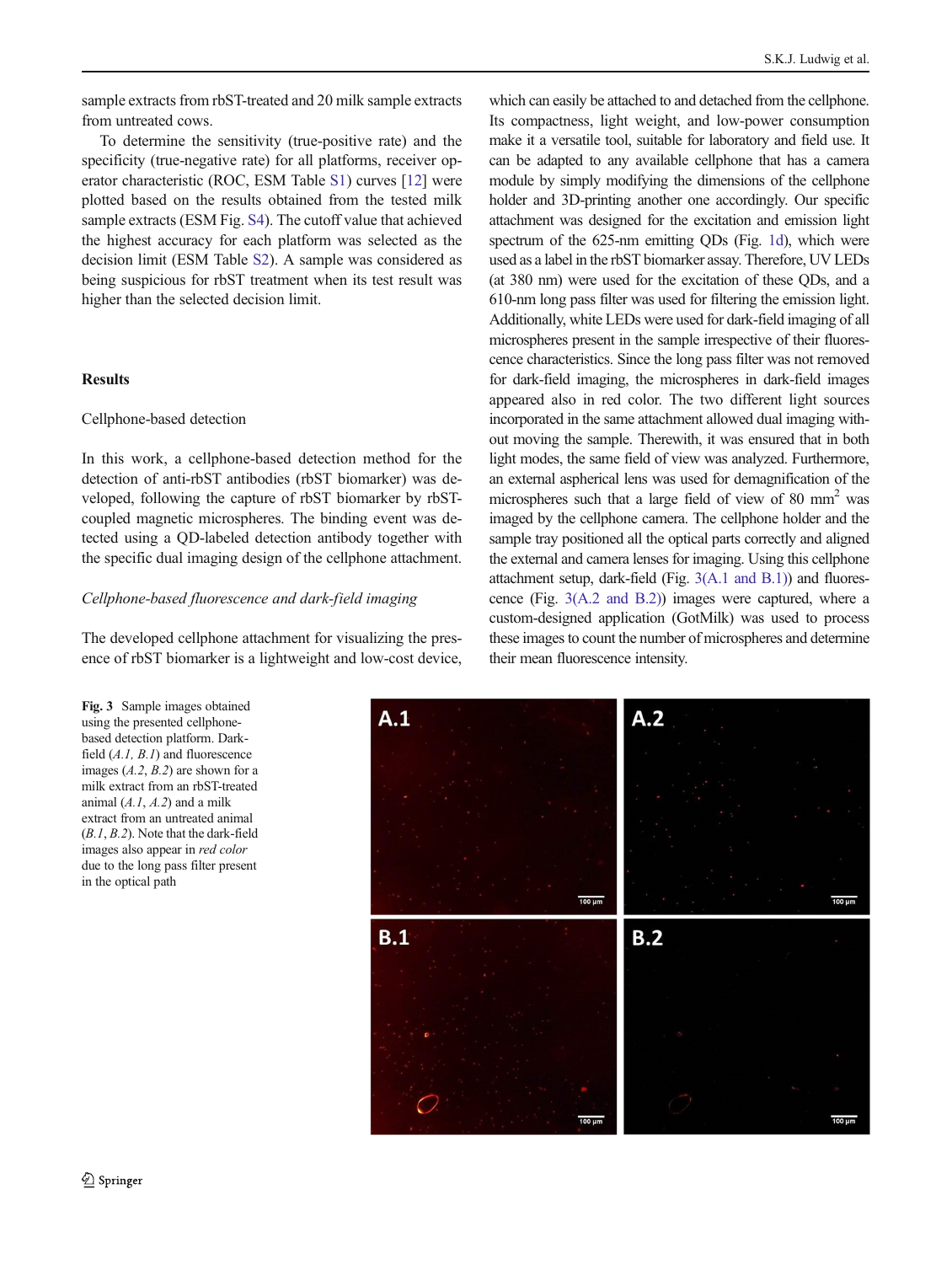#### <span id="page-6-0"></span>Cellphone image data analysis

To be able to discriminate samples derived from rbST-treated and untreated animals, two different image analysis approaches, namely the intensity analysis approach and the microsphere count-based approach, were tested for reproducibility and linearity. For reproducibility, the same milk extract was analyzed four times, and for linearity, samples with no, low, and high rbST biomarker levels were correlated to the results of the FCIA reference method. Note that it is not possible to measure absolute rbST biomarker concentrations due to a lack of a suitable standard protein. In the intensity analysis approach, the average intensity values of the detected microspheres and the standard deviations calculated by the

GotMilk application were used. This approach was expected to deliver similar results as the planar imaging array platform ("[Planar imaging array detection platform](#page-4-0)" and "[Planar imag](#page-7-0)[ing array assay](#page-7-0)" sections), in which also MFIs are obtained. However, this approach was found less useful in our cellphone platform: first, the dynamic range of the obtained intensities varied between 0.09 and 0.22 on a scale from 0 to 1.00 (Fig. 4(A.1)). Second, the standard deviation of the microspheres from the same sample was approximately 25 % of the total intensity, which is high and makes the discrimination between milk samples from rbST-treated and untreated animals difficult. Third, there was no obvious biomarkerdependent increase in signal observed (see, for example, Fig. 4(A.1 and A.2)).



Fig. 4 The signal intensity obtained using the cellphone platform with  $(A.1, A.2)$  the intensity analysis approach, and  $(B.1, B.2)$  the microsphere count ratio obtained with the microsphere count-based approach. Reproducibility and linearity  $(A.1 \text{ and } B.1)$  and individual results for milk sample extracts from rbST-treated (squares and triangles) and untreated (circles) animals (A.2 and B.2). (C) Correlation of MFI results obtained

using the planar imaging array detection approach compared to the reference FCIA method. The decision limit, above which a sample was considered as "suspicious for rbST treatment" is marked as red dotted line. The decision limit of the flow cytometer reference method is marked with a black dotted line. MFI, median fluorescence intensity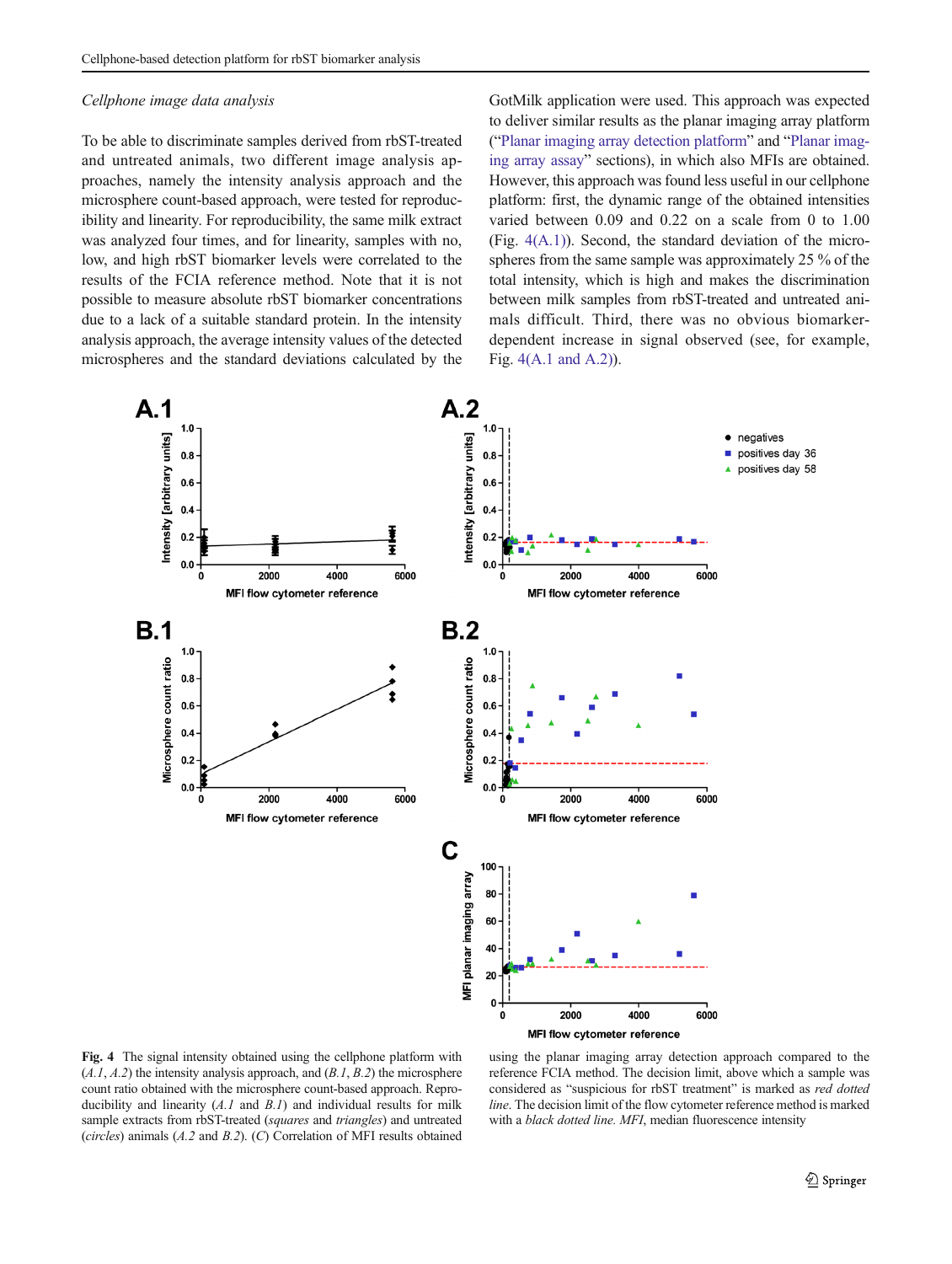<span id="page-7-0"></span>As an alternative method, a microsphere count-based approach was tested, in which the total microsphere count of the fluorescence image was normalized against the total microsphere count of the dark-field image, and this ratio was used for analysis. Using this approach, an increased dynamic range (0.01 to 0.88 on a scale from 0 to 1.00) and an improved reproducibility could be obtained as illustrated in Fig. [4\(B.1\).](#page-6-0) Furthermore, this microsphere count ratio correlated quite well with the biomarker presence in the milk extracts. Therefore, this approach was selected to analyze 20 milk sample extracts derived from rbST-treated cows and 20 milk sample extracts from untreated cows.

# Results of milk sample extracts analyzed with the cellphone-based detection platform

For evaluation of the developed cellphone-based rbST biomarker detection platform, 20 milk sample extracts from untreated cows and 20 further milk extracts from rbSTtreated cows, having anti-rbST antibody response according to FCIA, were tested. In both cases, the microsphere countbased approach as detailed in the previous subsection was applied. Examples of dark-field and fluorescence images of milk samples taken from rbST-treated and untreated cows can be seen in Fig. [3](#page-5-0). In the dark-field images (Fig. [3\(A.1 and](#page-5-0) [B.1\)\)](#page-5-0), microspheres are well visible as red dots. In the fluorescence image of the sample from an rbST-treated animal (Fig. [3\(A.2\)](#page-5-0)), the majority of microspheres shows a fluorescence signal, whereas in the sample from an untreated animal, only a few fluorescence signals are visible (Fig. [3\(B.2\)\)](#page-5-0). The decision limit was determined by ROC curve analysis ("[Validation](#page-4-0)" section, ESM Table S2 and Fig. S4.B) and was found to be at a microsphere count ratio of 0.1786 (ESM Table S2). Based on this decision limit, our tests revealed that 16 out of the 20 tested milk extracts (80 %) from rbST-treated animals were found suspicious for rbST treatment, whereas 19 out of the 20 tested milk extracts (95 %) from untreated cows were found negative. These results yielded a total accuracy of 87.5 %. Of course, the 80 % truly positive screening rate of the cellphone is not good enough for official testing yet; on the other hand, it is quite remarkable that such a simple low-cost device demonstrates such a rate already now.

The laboratory-based FCIA reference method was used to test the same 20 milk samples from untreated animals followed by the 20 milk samples from rbST-treated animals. The decision limit (calculated as outlined in the "[Validation](#page-4-0)" section) was found to be at 198.1 MFI, and based on this decision limit (ESM Fig. S4.D and Table S2), all tested milk extracts from rbST-treated cows were found suspicious for rbST treatment (100 %) and 19 milk sample extracts from untreated animals were found truly negative (95 %). Therefore, an accuracy of 97.5 % was obtained using the lab-based FCIA method.

#### Planar imaging array assay

#### Development of the planar imaging array assay

For the planar imaging array-based detection method, the same sample preparation protocol of the cellphone-based approach (with a single step of sample dilution) was used. The assay procedures were adopted from the FCIA reference method (Figs. [2c,](#page-4-0) S2, and "[Planar imaging array detection](#page-4-0) [platform](#page-4-0)" section).

## Results of milk sample extracts analyzed with the planar imaging array instrument

When the 20 milk samples from untreated animals were analyzed using the planar imaging array instrument, a decision limit of 26.5 MFI was calculated as described in the "[Validation](#page-4-0)" section (ESM Fig. S4.C and Table S2). Furthermore, the variability in between the negative samples was quite low (4.3 % CV). Of the 20 analyzed milk sample extracts from rbST-treated animals, 16 (80 %) were correctly identified as being suspicious for rbST treatment with the planar imaging array platform, whereas 19 milk sample extracts from untreated animals were identified as negative (95 %). These results led to an accuracy of 87.5 %, which is the same as the cellphone results. The individual results of each milk sample in correlation to the results of the reference flow cytometer method are depicted in Fig. [4\(C\)](#page-6-0).

## **Discussion**

We presented the development and initial real-life applicability testing of a field-portable cellphone-based detection platform for the analysis of rbST biomarker in milk extracts. Other cellphone-based detection platforms were developed before for several different applications [\[2](#page-9-0)–[5,](#page-9-0) [10](#page-9-0), [13](#page-9-0)–[25](#page-9-0)]. The here presented platform, however, combines for the first time microsphere immunofluorescence detection from real sample extracts using a cellphone for fluorescence and dark-field imaging. The novel cellphone attachment described here is designed in a way that it integrates both, dark-field and fluorescence imaging, in one attachment. Only the combination of the two imaging techniques provides the possibility to obtain the microsphere count ratio. Dark-field imaging was enabled by the use of white LEDs and fluorescence imaging was performed by the use of the UV LEDs. Switching between the two light sources was possible without moving the sample and therewith, it was ensured that in both light modes the same field of view was analyzed.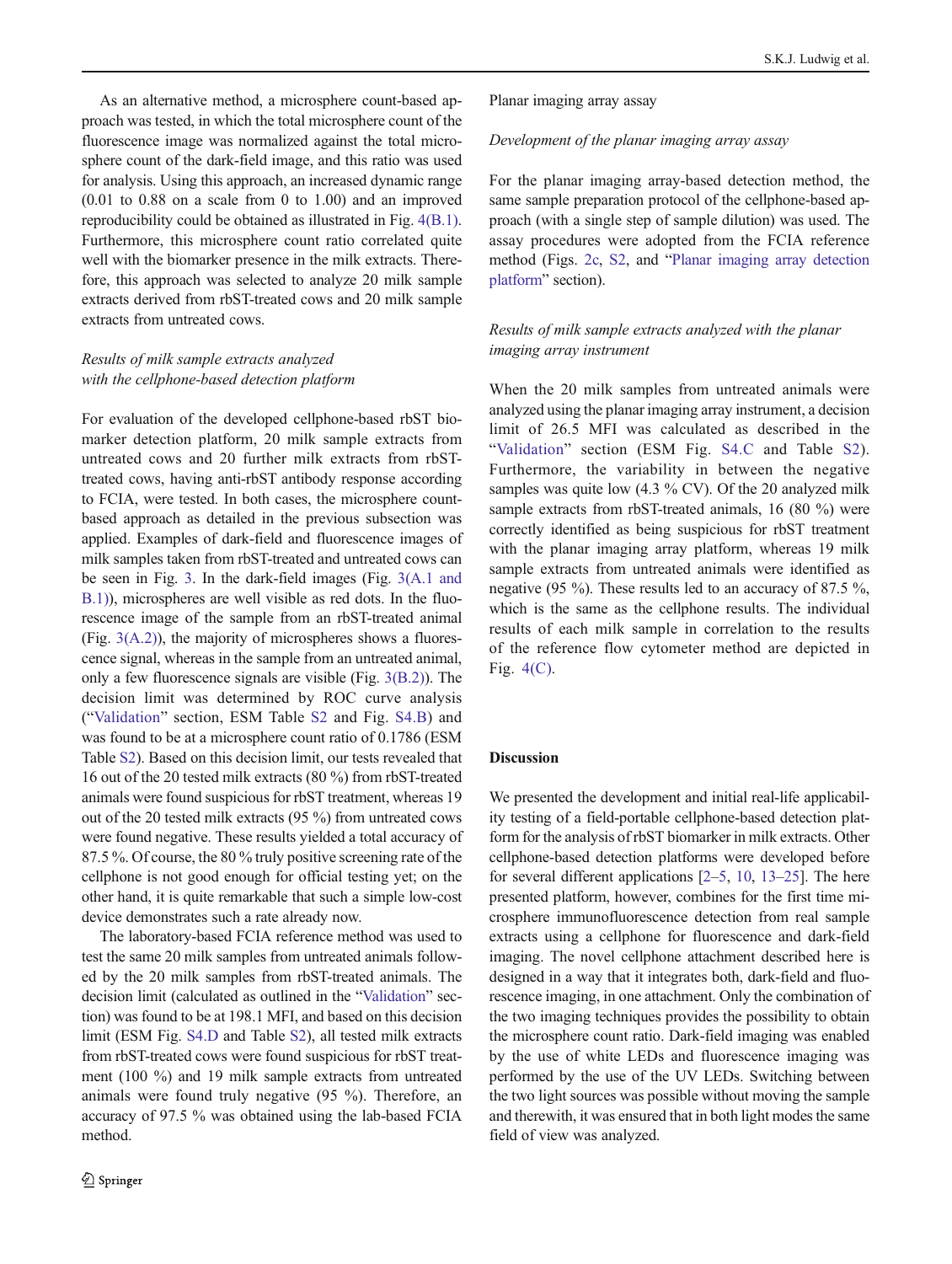|                               | Cellphone detection              | Planar imaging array platform            | Flow cytometer reference method |
|-------------------------------|----------------------------------|------------------------------------------|---------------------------------|
| True-positive rate $(\% )$    | 80                               | 80                                       | 100                             |
| True-negative rate $(\% )$    | 95                               | 95                                       | 95                              |
| Accuracy $(\% )$              | 87.5                             | 87.5                                     | 97.5                            |
| Assay time (min)              | 160                              | 100                                      | 105                             |
| Reading time (min per sample) | 5                                |                                          |                                 |
| Portability                   | Portable                         | Transportable                            | Not transportable               |
| Infield applicability         | No external power supply needed  | Operation requires external power supply | Not applicable in field         |
| Multiplexing capability       | Requires interchangeable filters | Multiplex ready                          | Multiplex ready                 |
| Wireless connectivity         | Yes                              | No                                       | N <sub>0</sub>                  |

Table 1 Performance of the cellphone assay for rbST biomarker detection in cows' milk versus alternative approaches

When testing 20 milk extracts derived from rbST-treated cows, our cellphone-based detection platform performed equally well compared to the planar imaging array (Table 1). Currently, the assay time is substantial, and therefore, future studies should focus on simplified on-site sample preparation and shorter incubation times. For example, as a first step, infield sample extraction could be performed by simply diluting the milk sample and removing fat micelles by quick syringe filtration. Second, the QD detection antibody may be prepared as a single reagent, thereby omitting the 30-min incubation step for streptavidin-QD in ESM Fig. S2. Third, co-incubating all assay reagents simultaneously may reduce the several individual incubation steps down to only one. Fourth, the employment of a microfluidic chip comprising all assay reagents prepared would facilitate the entire assay procedure. One should be aware that with the cellphone-based approach, the results can be obtained at the site where the sample was taken, i.e., transporting the samples to a specialized laboratory is no longer required. When a suspicious sample is identified during the on-site screening process, further samples, for instance blood samples, can also be taken for subsequent laboratory-based analysis (ESM Fig. S1). In that case, the multiple serum protein biomarker screening test previously developed [\[8\]](#page-9-0) and direct confirmatory analysis of rbST itself using LC-MS/MS [\[26\]](#page-9-0) can be applied.

When benchmarking the anti-rbST platforms available so far, the cellphone-based detection device is the only option for on-farm analysis of tank milk by inspection services (or truck milk at the dairy gate). The planar imaging array platform is, compared to the flow cytometer instrument, transportable, but its dimensions  $(16.5 \times 60 \times 43$  cm) and its weight of 17.5 kg (the necessary operating computer not included) do not favor infield use. Note that, as highly desired, the cellphone-based detection platform combines not only a camera and image analysis tool, but it also allows data storage and wireless transmission via a mobile network to food quality and safety officers, central inspection agencies, control laboratories, or industrial QA/QC decision makers.

Multiplexing can be easily achieved by the planar imaging array platform and the flow cytometer reference method, which are designed especially for color-encoded microsphere ligand binding assays. For the cellphone-based detection device, multiplexing may be achieved easily by using either different fluorescent labels for additional analytes or different color-encoded or size-encoded microspheres in the microsphere counting process. In both cases, the cellphone attachment needs LEDs of different wavelengths and exchangeable optical filters as demonstrated recently by Zhu et al. [[5\]](#page-9-0). Alternatively, using microspheres of a different size would only require adjustments in the GotMilk application in order to discriminate bigger and smaller particles in the fluorescence and dark-field images.

In conclusion, we demonstrated the development and reallife applicability of a novel cellphone-based detection platform for the analysis of rbST biomarker in milk as a prescreening method for the detection of rbST abuse in dairy cattle. Applying this cellphone-based on-site prescreening in future contaminant and residue monitoring can limit the number of samples to be processed already at an early stage. Therewith, the administration and transport of an extensive number of compliant samples can be avoided, and the entire monitoring process can become much more efficient and economical (ESM Fig. S1). The cellphone platform's small dimensions, light weight, and cost-effectiveness make it highly desirable for field testing even in farm settings.

Acknowledgments This project was financially supported by the Dutch Ministry of Economic Affairs (project 1227202901). The authors would like to thank Jan Schouten for technical assistance, Jeroen Peters for help on figure preparation, and Falko Quinger for image preparation for the graphical abstract. Ozcan Research Group at UCLA acknowledges the support of the Presidential Early Career Award for Scientists and Engineers (PECASE), Army Research Office (ARO) Life Sciences Division, ARO Young Investigator Award, National Science Foundation (NSF) CAREER Award, NSF CBET Biophotonics Program, NSF EFRI Award, Office of Naval Research (ONR) Young Investigator Award, and National Institutes of Health (NIH) Director's New Innovator Award DP2OD006427 from the Office of the Director, National Institutes of Health.